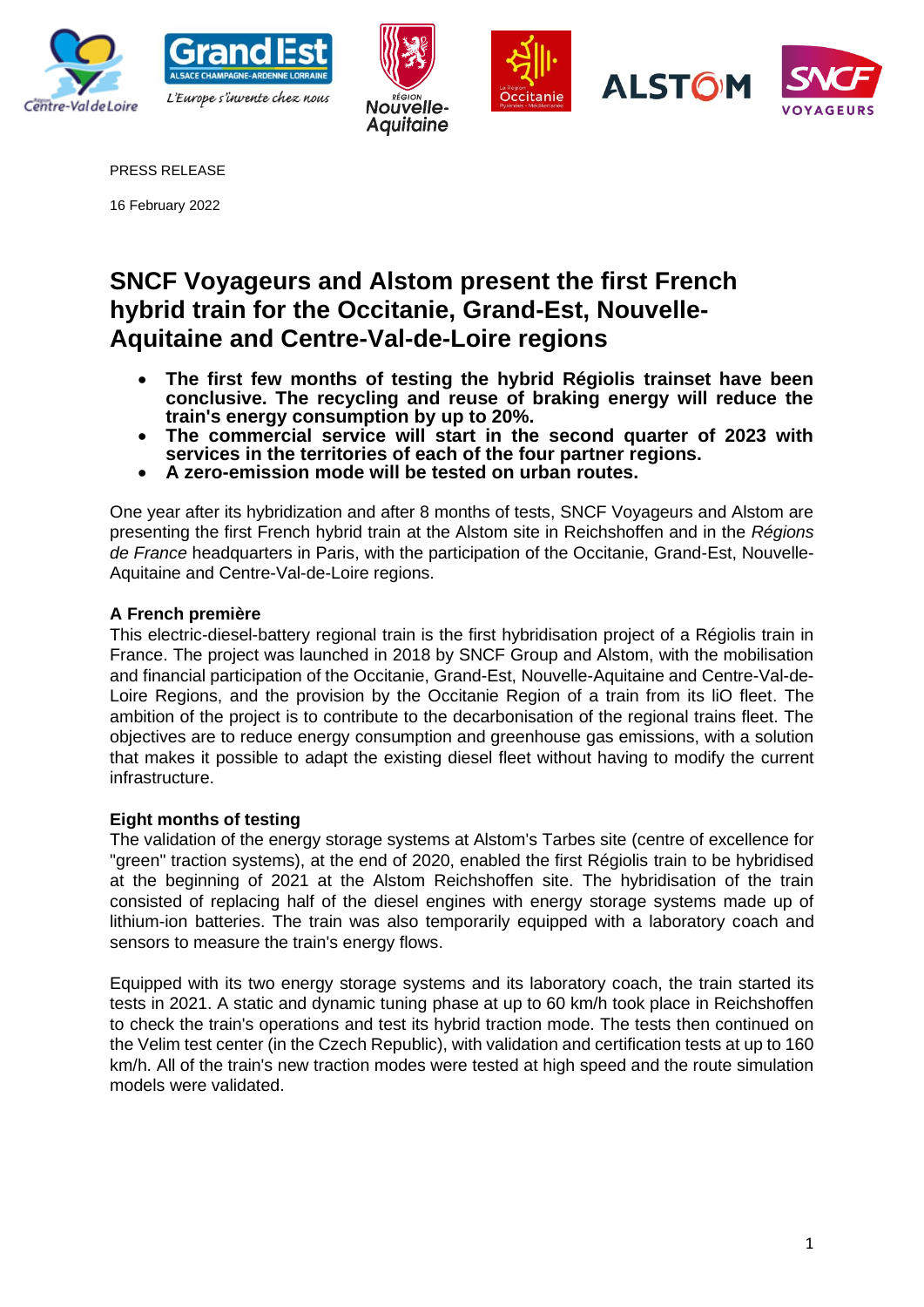









# **Successful initial feedback**

The tests showed that the train performed as expected.

The rate of energy recycling during braking, which is used to recharge the batteries, is very high, over 90%, allowing energy savings of up to 20%, depending on the itinerary.

With a range of around 20 kilometres, the zero-emission mode allows the train to run without using combustion engines: this feature will be tested in commercial service to reduce pollution in certain urban areas. The hybrid Regional Train will have the same autonomy on nonelectrified lines as the dual-mode diesel-electric version, up to 1,000 kilometres.

## **Next steps**

The first hybrid regional train will soon leave the Reichshoffen site to begin its final test phase on the French national railway network. These final tests will enable SNCF Voyageurs to finalise the admission file that will be presented to the Public Railway Safety Establishment (EPSF) with a view to obtaining the necessary authorisations for its commercial operation. This period will also be used by SNCF Voyageurs to prepare the operation of the train in the various territories (traffic plan, staff training, etc.). The experimental commercial service will start in the second quarter of 2023 with traffic in each of the partner regions, before considering the deployment of the hybrid solution on the existing Régiolis fleet.

"*The trials of the first Régiolis hybrid train demonstrate that hybridisation of diesel trains is a realistic solution, both technically and economically, to reduce energy consumption and greenhouse gas emissions. Alstom is particularly proud to contribute with SNCF and the Occitanie, Grand-Est, Nouvelle-Aquitaine and Centre-Val-de-Loire regions to a cleaner and more sustainable mobility"* says **Jean-Baptiste Eyméoud**, President, Alstom France.

"*In the battle we are waging on behalf of the Regions to decarbonise TERs, we have chosen to invest in hybrid trains, which are a useful solution for reducing CO2 emissions effectively and quickly. Alongside hydrogen and biofuel, hybrid trains have their rightful place in the mix of technologies we are banking on in our PLANETER program to move away from diesel"* says **Christophe Fanichet**, CEO of SNCF Voyageurs.

*"We are very proud to participate today in the presentation of the first hybrid train to run on the French rail network. The skills of the SNCF and Alstom technical teams have made it possible to meet the challenge of integrating an innovative traction chain into existing equipment, thus*  paving the way for the decarbonisation of regional trains. To offer the Regions other *alternatives to diesel by 2024-2025, we are also working on other solutions, such as hydrogen and battery-powered trains, as well as the partial electrification of lines,"* says **Carole Desnost**, SNCF Group Director of Technology, Innovation and Projects.

*"The climate emergency we are facing means that we have to rethink our modes of transport, the main source of greenhouse gas emissions in France. It's not a question of travelling less,*  but of travelling better! This is the whole point of our Green Pact for Occitanie, because I *believe that mobility is a right. Rail is also a response to the strong demographic growth of our region, a tool for regional development.*

*I therefore wished to launch an ambitious plan for the development of public transport. This involves providing an adapted, quality and accessible service, with attractive prices. And the results are there, since ridership has increased on liO trains. Proof that our citizens are ready to take the leap when there is an offer.*

*Making Occitanie a pioneer and an exemplary region in terms of innovation and low-carbon transport naturally involves the train. As early as 2018, I committed the Region, alongside our*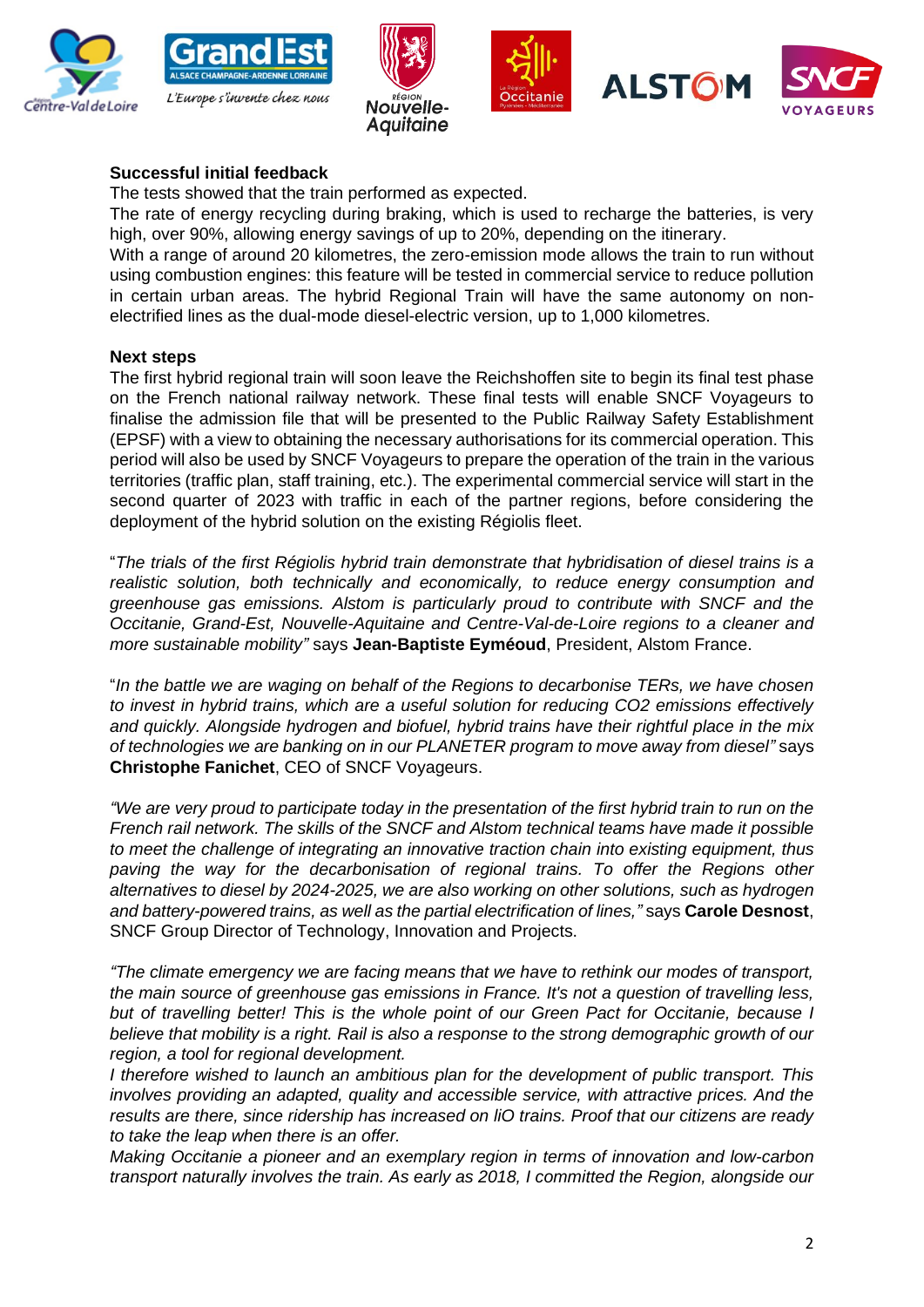









*partners, to the experimentation of the hybrid train, which offers a sustainable progress in terms of energy savings and reduction of greenhouse gas emissions. Today, we are taking a major step forward before the commercial launch of this train in early 2023. Tomorrow, we will go even further as the first hydrogen train will run between Montréjeau and Luchon in 2025. I* am convinced that the train remains our best asset in the battle to reduce the carbon footprint *of our travels".*

**Carole Delga**, President of the Occitanie / Pyrénées-Méditerranée Region, President of Régions de France.

*"This "green" technology is one of the solutions that can rapidly generate a significant reduction in greenhouse gas emissions from conventional diesel equipment in use, and is fully in line with the regional and national strategy in favour of low-carbon mobility. The Grand Est Region is proud to participate in this promising project, which will contribute to the greening of railway rolling stock and the development of a genuine sector in favour of the sustainable development of mobility, participating in the reindustrialisation and the revival of employment in the regions concerned".*

**Jean Rottner**, President of the Grand Est Region.

*"The greening of the TER fleet is one of the major ambitions decided in Néo Terra, the roadmap of the New Aquitaine Region intended to accelerate the environmental transition, and one of our objectives is the decarbonisation of transport and therefore the withdrawal of diesel TERs by 2030. To achieve this, various technologies are envisaged in the Region: rechargeable batteries, hydrogen, biodiesel (B100), bioGNV and of course hybridisation, for which I am delighted with this presentation. Very soon a hybrid TER will be on the rails, which is excellent news for our travellers, for the industry and for the planet".* 

**Alain Rousset**, President of the Nouvelle-Aquitaine Region.

*"The challenge of mobility throughout the Centre-Val de Loire region is our priority. It involves saving and renovating local lines, to which we have made a strong commitment with the State, but also the vital issue of renewing rolling stock. It is therefore with ambition that we have decided to commit to the hybridisation of our existing equipment. The fact that this program is moving into the production phase demonstrates its relevance and allows us to foresee, in the near future, cleaner trains that are closer to the territories and their inhabitants".* **François Bonneau**, President of the Centre Val de Loire Region.

#### **About Alstom**

Leading societies to a low carbon future, Alstom develops and markets mobility solutions that provide the sustainable foundations for the future of transportation. Alstom's product portfolio ranges from highspeed trains, metros, monorails and trams, to integrated systems, customised services, infrastructure, signalling, and digital mobility solutions. Alstom has 150,000 vehicles in commercial service worldwide. With Bombardier Transportation joining Alstom on January 29, 2021, the enlarged Group's combined proforma revenue amounts to €14 billion for the 12-month period ended March 31, 2021. Headquartered in France, Alstom is now present in 70 countries and employs more than 70,000 people.

Its employees in France total approximately 12,500, providing a pool of expertise to serve French and international clients. Approximately 30,000 jobs are created in France amongst its 4,500 French suppliers.

Alstom™, Coradia™ and Coradia™ Polyvalent are protected trademarks of the Alstom Group. [http://www.alstom.com](http://www.alstom.com/)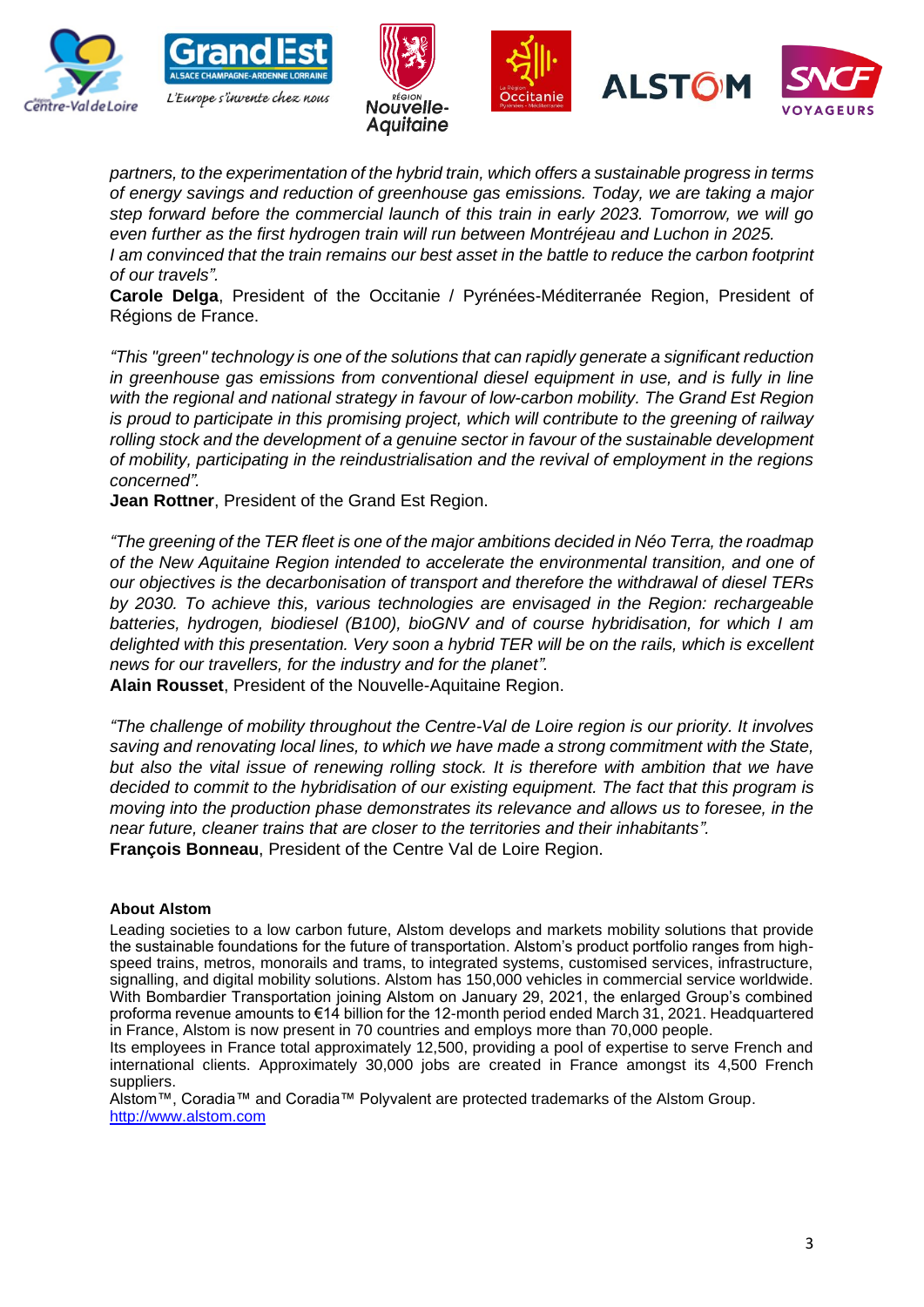









## **About SNCF**

SNCF is one of the world's leading passenger transport and freight logistics groups, with the management of the French rail network at its core, generating annual revenues of around €35 billion. The Group is present in 120 countries and employs 275,000 people, 220,000 of whom work in France, more than half of them in its core railway business. The new SNCF, a public company created on 1 January 2020, is run by the parent company SNCF, which owns five companies: SNCF Réseau (management, operation and maintenance of the French rail network, rail engineering) and its subsidiary SNCF Gares & Connexions (station management and development), SNCF Voyageurs (Transilien, TER and Intercités, TGV InOUI, OUIGO, Eurostar, Thalys, Alleo, Lyria and distribution with OUI. sncf), Keolis (urban, suburban and regional public transport operator in France and worldwide), SNCF Fret (rail freight transport) and Geodis (logistics solutions and freight transport). Alongside its customers (passengers, local authorities, shippers and railway companies about SNCF Réseau) at the heart of the territories, the Group relies on its expertise in all the components of the railway, and more globally in all transport services, to meet all their mobility needs in a simple, fluid and sustainable way.

For more information: [http://www.sncf.com](http://www.sncf.com/)

## **About the Occitanie / Pyrénées-Méditerranée Region**

As part of its Green Pact and with a view to becoming the first positive energy region in Europe, the Occitanie Region has made innovation a priority in order to develop the transport of tomorrow in its territory. Through its network of liO trains and buses, the Region is investing in rolling stock that consumes less energy and is therefore more respectful of the environment.

The first prototype hybrid train will run in Occitanie in 2023, the rechargeable battery train will be tested the same year on the Nîmes - Le-Grau-du-Roi line and the first hydrogen train is expected in 2025 on the Montréjeau-Luchon line, for which the Region will manage the work to reopen it. In this respect, it is mobilising €52 million for the acquisition of 3 trainsets, the hydrogen motorisation of which will be provided by the Alstom site in Tarbes.

The Occitanie Region is also committed to the road sector by increasing the number of experiments with innovative vehicles. BioGNV, bioethanol or green hydrogen, several experiments with buses running on less polluting fuels are currently being carried out on the entire regional liO bus network. As part of its Green Pact, the Region has committed to gradually replacing diesel buses with more environmentally friendly vehicles. To date, around one hundred clean energy vehicles are in circulation on the entire liO network. The Region has also embarked on an unprecedented experiment with the Tarn-based company SAFRA to transform 15 diesel buses into electric buses with a fuel cell powered by hydrogen.

+ More information:<https://lio.laregion.fr/>

#### **About the Grand Est Region**

Transport, mobility and inter-modality are one of the priority areas of competence of the Grand Est Region, with a budget of almost 900 million in 2020 (almost a third of the regional budget). The Region intends to make daily life easier and to co-construct the mobility of tomorrow. To achieve this, it is committed on a daily basis to supporting travel and strengthening the links between large cities and medium-sized towns, to opening up its territory to 360 degrees and to preparing the mobility of tomorrow. Today, the energy transition, particularly in the field of transport, is a major challenge for the Region, which has taken a proactive approach to ensure that the regional passenger rail transport network has a high-performance, energy-efficient service with a low carbon footprint. In this respect, the hybridization of trains is likely to significantly improve their environmental impact, since the Grand Est Region will have the first Régiolis fleet in France by 2025 (when the cross-border Régiolis fleet is brought into service), with 98 trains operating in the Grand Est region.

## **About the Nouvelle-Aquitaine Region**

As the organising authority for regional rail transport (TER), but also for inter-city road transport and school transport, transport and mobility are one of the primary budgets of the Nouvelle-Aquitaine Region.